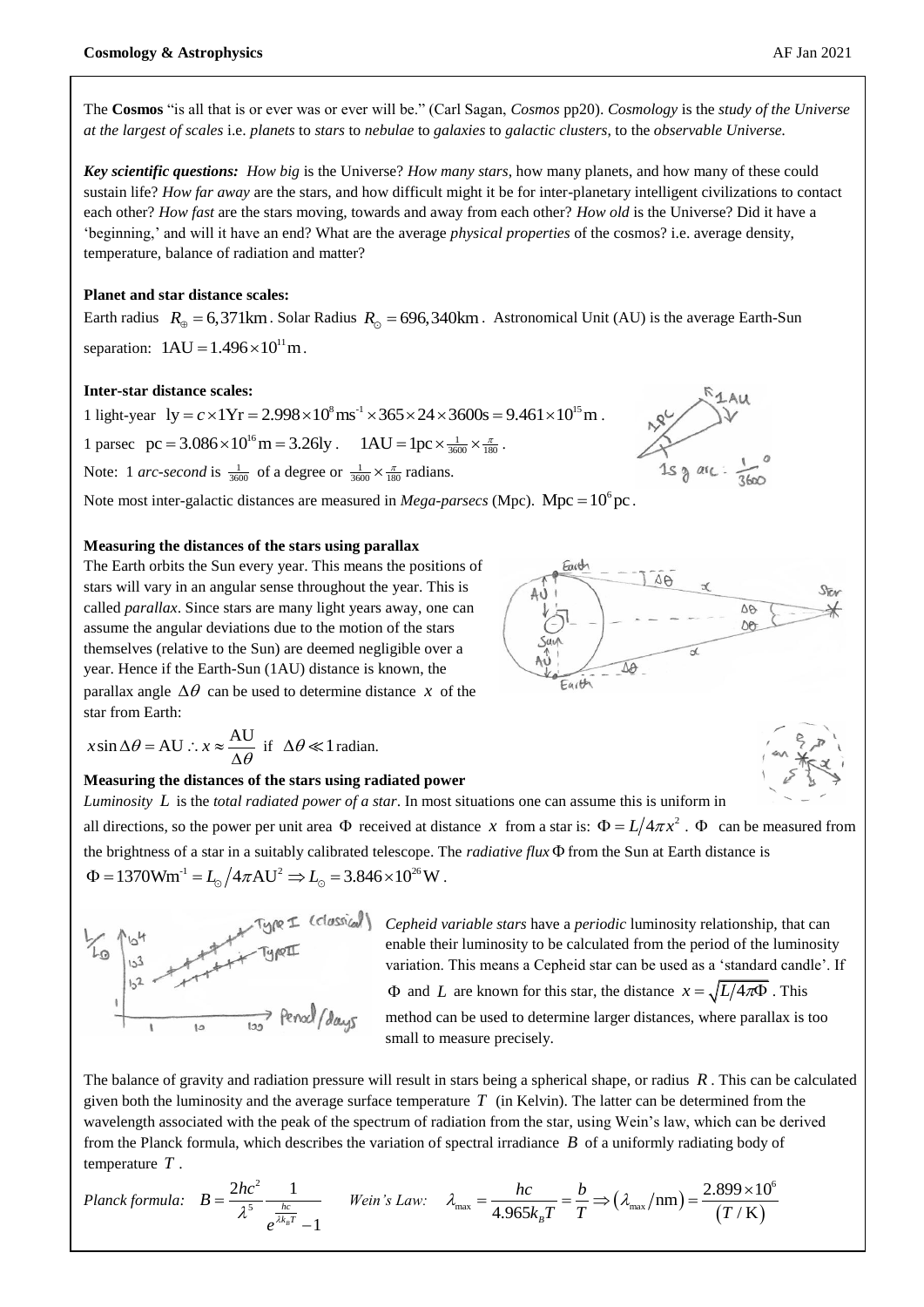The total area under the  $B$  vs  $\lambda$  Planck formula curve is the radiated power per unit area. It can be shown that:

$$
\int_0^\infty Bd\lambda = \sigma T^4 \text{ where the Stefan-Boltzmann constant}
$$

$$
\sigma = \frac{2\pi^5 k_B^4}{15c^2 h^3} = 5.67 \times 10^{-8} \text{Wm}^2 \text{K}^4.
$$

This means the star luminosity 
$$
L = 4\pi R^2 \sigma T^4
$$
 and therefore  
\n
$$
R = \sqrt{\frac{L}{4\pi\sigma T^4}} = \sqrt{\frac{L}{4\pi\sigma (b/A_{\text{max}})^4}} = \sqrt{\frac{L}{4\pi\sigma} \left(\frac{\lambda_{\text{max}}}{b}\right)^2}.
$$



Note most stars will have an associated small dip in luminosity during a *transit of a planet* i.e. a partial *eclipse*. The depth and duration of the luminosity vs time curve can enable the speed and radius of a planet to be calculated.

For radial motion at speeds much less than the speed of light, electromagnetic radiation from a star will be shifted in

wavelength via the **Doppler formula**  $\frac{\Delta \lambda}{\Delta z} \approx \frac{v}{\Delta z}$ *c* λ λ  $\frac{\Delta \lambda}{\Delta z} \approx \frac{v}{\Delta}$  where  $\lambda$  is the *emitted* wavelength and  $\lambda + \Delta \lambda$  is the *received* wavelength. A positive  $\Delta \lambda$ , or *redshift*, implies a *recessional* velocity. A *blueshift* (i.e. reduced wavelength) implies a star *approaching*.

$$
Redshift \t z = \frac{\lambda_{observed} - \lambda_{emmitted}}{\lambda_{emmitted}}.
$$



The light from a star is mostly generated by *quantum transitions in the energy levels of electrons in the hydrogen atoms*, which form the majority of stellar matter. These occur at discrete frequencies, which at a first approximation are given by the *Balmer formula*, which can be derived from the *Bohr model* of the hydrogen atom.

M specha (Slor)

M specha class

1  $\frac{1}{2} - \frac{1}{n^2}$  $\lambda_{nm} = 91.13 \text{nm} \left( \frac{1}{m^2} - \frac{1}{n^2} \right)$  $= 91.13$ nm $\left(\frac{1}{m^2} - \frac{1}{n^2}\right)^{-1}$  where *n*,*m* are positive integers and *n* > *m*.

If we look at the *emission spectrum* of a star we will find peaks corresponding to  $\lambda_{nm}$ . The

alternative is to look at an *absorption* 

*spectrum*, where a body of hydrogen gas between the star and observer, absorbs the starlight. The idea is to compare these

'spectral barcodes' to the spectra of hydrogen (or other elements such as Oxygen) observed in an Earth laboratory. The characteristic

spectral pattern identifies the element, and the *doppler shift*  $\Delta \lambda$  allows the recessional velocity to be calculated.

#### **Olber's Paradox and the Big Bang theory**

If all stars had an average luminosity  $L$  and there were  $n$  stars per unit volume, uniformly distributed in the universe, we can compute the expected power per unit area of starlight received on Earth by summing the contributions from shells

volumes of radius r. At radius r there are  $n \times 4\pi r^2 dr$  stars, so the total flux is  $d\Phi = n \times 4\pi r^2$  $4\pi r^2 dr \times \frac{E}{4\pi r^2}$ 4  $d\Phi = n \times 4\pi r^2 dr \times \frac{L}{4\pi r^2} = nLdr$  $\Phi = n \times 4\pi r^2 dr \times \frac{L}{4\pi r^2} = nL dr.$ 

Hence the total flux is: 
$$
\Phi = \int d\Phi = nL \int_0^\infty dr = \infty
$$
 (!)

Why the night sky is *not* infinitely bright is known as *Olber's Paradox* (Heinrich Olbers, 1759-1840), and is resolved by the experimental fact that the Universe is *expanding*. This is known as the *Big Bang theory*, since by working backwards, the Universe must have *originated explosively from a single point.* 

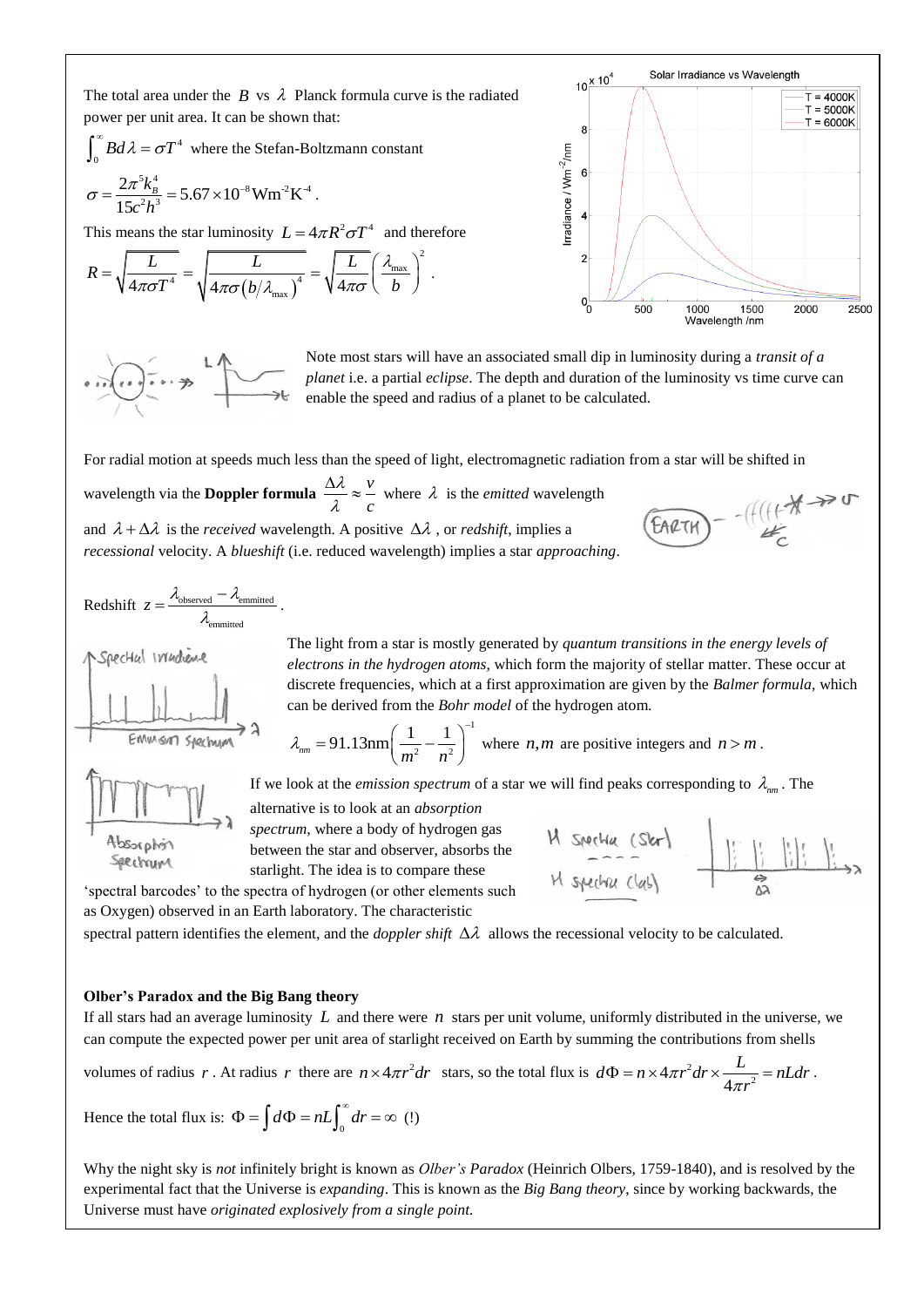### **Hubble's constant and the expanding Universe**

Edwin Hubble (1889-1953) recorded a strong positive correlation of recessional velocities  $\nu$  of galaxies with distance  $d$  from Earth.  $v = H_0 d$  where the Hubble constant, the gradient of the graph of v against *d* is:  $H_0 = 71.9 \text{km} \text{s}^{-1} / \text{Mpc}$ . Since  $v/d$  has units of time, this implies  $1/H_0$  is a measure of the age of the Universe.

Modern analysis, using various cosmological models (which may include an exponential inflationary epoch in the early universe) plus study of the cosmic microwave background radiation (CMBR) yields 13.8 billion years.



**Stars** are typically spherical accretions of mostly hydrogen, bound via gravity and supported from collapse by the radiation pressure due to electromagnetic rays emitted from fusion reactions in the star interior (e.g. fusion of hydrogen isotopes to helium). Stars will expend fusion fuel, in the form of electromagnetic radiation, at different rates depending on the star mass, and their radius (and luminosity) will change over time. Once the fusion fuel is used up, stars will either shed matter and leave a compact object such as a white dwarf or neutron star, or if the star is massive enough, collapse and then explode in extreme violence in the form of a supernova. The energy of a supernova is such that heavier elements can be created via nuclear fusion. This process of *nucleosynthesis* is how all our elements of life (e.g. carbon, nitrogen) plus heavier elements from iron to uranium are formed. *We are all stardust, the residue of supernovae.*

Stars form a pattern of *luminosity* vs *temperature* (or *wavelength*, via Wien's law) when plotted in a **Hertzsprung-Russell diagram**. Most stars exist on the '*main sequence'* band, and then branch off into the *red giant* branches, and then *white dwarf* branch, following mass shedding. The lifetime of stars in the main sequence is typically about

 $t = 10^{10}$  years  $M$ <sup> $\bigg\}^{\frac{5}{2}}$ </sup> *M*  $(M^{\circ})^2$  $\times \left(\frac{R}{M_{\odot}}\right)$ . *Red dwarfs* have small luminosities, small masses and longest lifetimes. *Blue giants* have the

highest luminosity, largest masses and shortest lifetimes (in the main sequence).



#### **Constants:**

Speed of light  $c = 2.998 \times 10^8 \text{ ms}^{-1}$ Planck's constant  $h = 6.63 \times 10^{-34} \text{ m}^2 \text{kg} \text{s}^{-1}$ Boltzmann's constant  $k_B = 1.381 \times 10^{-23} \text{m}^2 \text{kg} \text{s}^2 \text{K}^{-1}$ Gravitational constant  $G = 6.67 \times 10^{-11} \text{ m}^3 \text{kg}^1 \text{s}^2$ Stefan-Boltzmann constant  $\sigma = 5.67 \times 10^{-8}$  Wm<sup>-2</sup>K<sup>-4</sup>

Solar mass:  $M_{\odot} = 1.99 \times 10^{30} \text{kg}$  Earth mass:  $M_{\oplus} = 5.97 \times 10^{24} \text{kg}$ Proton mass:  $m_p = 1.673 \times 10^{-27}$  kg Neutron mass:  $m_n = 1.675 \times 10^{-27}$  kg Electron mass:  $m_e = 9.109 \times 10^{-31}$  kg



1 y ( 8/80)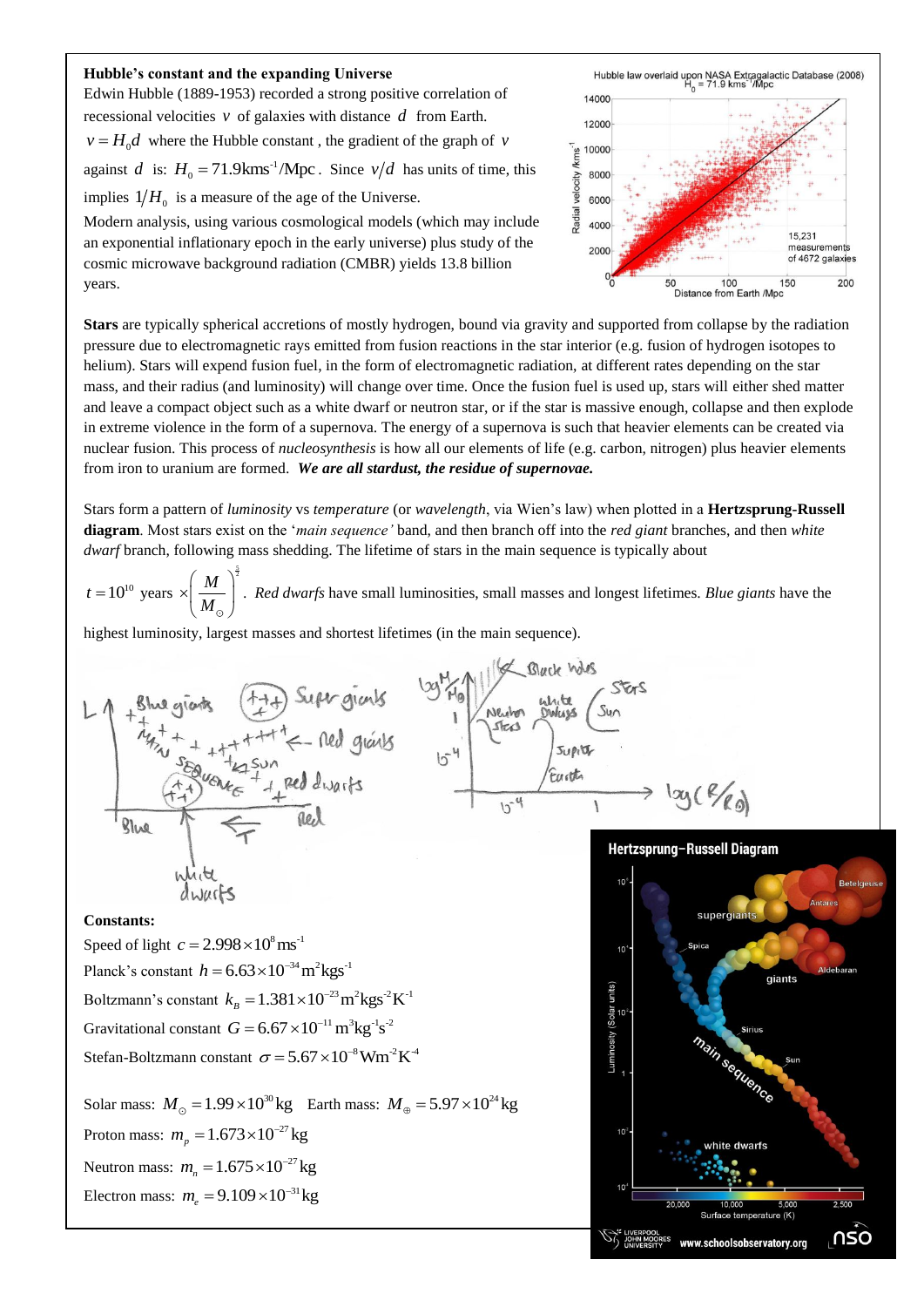# **Supernovae**

-

If a white dwarf star gains mass above the *Chandrasekhar limit* of about 1.4 solar masses, then gravity overcomes *electron degeneracy pressure* and the white dwarf implodes. Depending on whether the white dwarf is 'fed' by accreting matter from a companion star, or forms from the core of a collapsing giant star, the ensuing extremely violent explosion, called a *supernova* ,will takes slightly different forms (I or II). Both events will temporarily rival the *total luminosity of a galaxy.* The characteristic luminosities of supernovae (particularly Type Ia) enable them to be used as a 'standard candle.' i.e. if you can measure the radiative flux, you can therefore determine the distance to the supernova.

| Supernova    | <b>Star mass</b>                                                | Mechanism                                                                                                                                                                                                                                                                                                                                                                                                                                                                                                                                                                                                                                                                                                                                                                                                                                                                                                                                                                                                                                                                 | <b>Where</b>                                                                                                                 | <b>Spectral and light</b>                                                                                                                                                                             |
|--------------|-----------------------------------------------------------------|---------------------------------------------------------------------------------------------------------------------------------------------------------------------------------------------------------------------------------------------------------------------------------------------------------------------------------------------------------------------------------------------------------------------------------------------------------------------------------------------------------------------------------------------------------------------------------------------------------------------------------------------------------------------------------------------------------------------------------------------------------------------------------------------------------------------------------------------------------------------------------------------------------------------------------------------------------------------------------------------------------------------------------------------------------------------------|------------------------------------------------------------------------------------------------------------------------------|-------------------------------------------------------------------------------------------------------------------------------------------------------------------------------------------------------|
| type         |                                                                 |                                                                                                                                                                                                                                                                                                                                                                                                                                                                                                                                                                                                                                                                                                                                                                                                                                                                                                                                                                                                                                                                           | observed?                                                                                                                    | curve                                                                                                                                                                                                 |
|              |                                                                 |                                                                                                                                                                                                                                                                                                                                                                                                                                                                                                                                                                                                                                                                                                                                                                                                                                                                                                                                                                                                                                                                           |                                                                                                                              | characteristics                                                                                                                                                                                       |
| Ia           | White dwarf<br>above 1.4 solar<br>masses in a<br>binary system. | Carbon-oxygen white dwarf star (end state for<br>main sequence star between 0.4 and 4 solar<br>masses) accretes matter from a <i>companion</i> .<br>Once it reaches the Chandrasekhar limit of<br>about 1.4 solar masses, then gravity overcomes<br>degeneracy pressure and the white dwarf<br>implodes. As this occurs, the temperature rises<br>until spontaneous carbon fusion occurs. This<br>results in a chain reaction which causes the<br>white dwarf to explode violently.                                                                                                                                                                                                                                                                                                                                                                                                                                                                                                                                                                                       | In all types of<br>galaxies.                                                                                                 | Peak luminosity of<br>about $10^{10} L_{\odot}$ , then<br>decays gradually<br>with time, consistent<br>with one to two<br>$\times 10^{44}$ J of energy<br>released. No<br>hydrogen spectral<br>lines. |
|              |                                                                 | Unlike a Type II supernova, nothing remains of<br>the white dwarf core following the supernova.<br>Gaseous Type I supernova remnants (nebulae)<br>will be iron rich.                                                                                                                                                                                                                                                                                                                                                                                                                                                                                                                                                                                                                                                                                                                                                                                                                                                                                                      |                                                                                                                              |                                                                                                                                                                                                       |
| $\mathbf{I}$ | Giant star<br>between 8 and<br>50 solar<br>masses               | Gravitational collapse, which raises core<br>temperature sufficient for nuclear fusion of<br>successively heavier elements until Iron and<br>Nickel are formed. Energy from these<br>reactions, plus <i>degeneracy pressure</i> resulting<br>from electrons not being allowed to occupy the<br>same quantum state, arrests the core collapse.<br>Once Fe and Ni are formed, no further fusion<br>can occur. If compacted core then exceeds the<br>Chandrasekhar limit of about 1.4 solar masses,<br>then gravity overcomes degeneracy pressure<br>and the inner core collapses. The outer core<br>then implodes, and rebounds, creating a highly<br>energetic shockwave. This ejects the outer<br>matter of the star in a supernova explosion. The<br>remaining core becomes a neutron star of<br>typical mass about two solar masses, or a black<br>hole if the core mass exceeds about 3 solar<br>masses, which means neutron degeneracy<br>pressure can also be overcome by gravity.<br>Gaseous Type II supernova remnants will<br>contain elements heavier than iron. | Spiral arms of<br>galaxies. Older,<br>lower mass stars,<br>or young,<br>massive stars.<br>Sites of recent<br>star formation. | Plateau of luminosity<br>of about $10^9 L_{\odot}$ , then<br>decays rapidly with<br>time. Hydrogen<br>spectral lines.                                                                                 |

A **black hole** results when gravitational collapse of a star cannot be arrested by outward pressure resulting from radiation from fusion reactions, or at 'last resort' the *degeneracy pressure* resulting from the application of the *Pauli exclusion principle* applied to firstly electrons and, finally, neutrons. The radius of a black hole is known as the '*event horizon'* or '*Schwarzschild radius*<sup>'</sup>  $R_s = 2GM/c^2$ . At this proximity, the gravitational fields are so strong that *not even light can escape*, and the difference in field strength over a short distance may be sufficient to 'spagettify' matter.<sup>1</sup> The theory of *General Relativity* predicts a severe distortion of space-time, perhaps towards an infinity ( a 'singularity') at the centre of a black hole. It is thought that



supermassive black holes (i.e. millions or billions of solar masses) form the centers of most large galaxies. A supermassive black hole surrounded by an *accretion disc* of in-falling matter can produce high energy jets of electromagnetic radiation. These are known as *quasars*, and can be thousands of times more luminous than entire galaxies!

<sup>1</sup> Interestingly, this 'tidal' effect of a severe gravitational field gradient, is less severe for more massive black holes.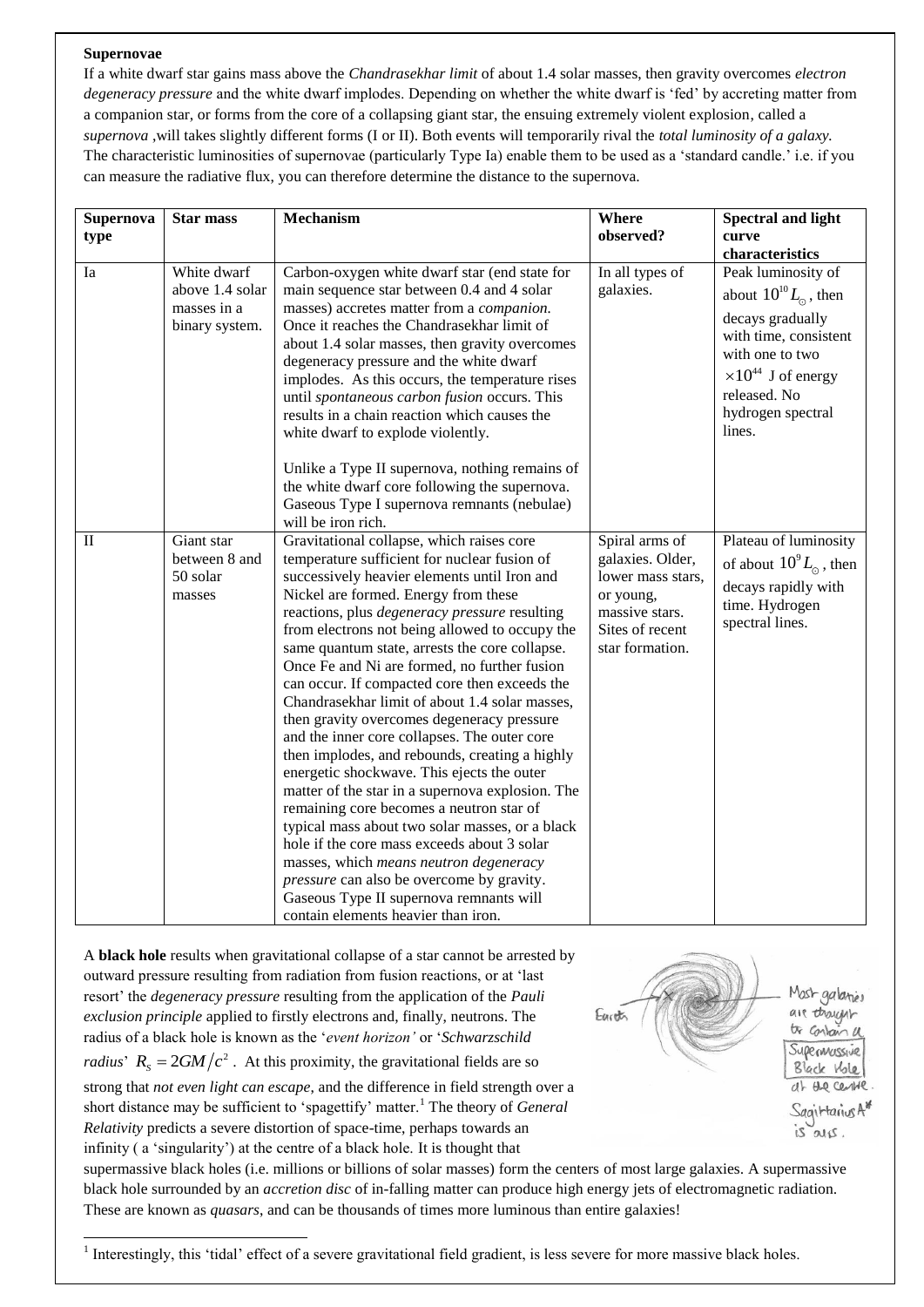# **Question 1**

 $\overline{a}$ 

- (i) The known Universe has a *diameter* of 93 billion light years, and has a total mass of about 10<sup>53</sup> kg. By contrast, a *proton* has a mass of 1.673 x  $10^{-27}$  kg. Calculate the following, expressing your answers in standard form to 3.s.f:
	- (a) The radius of the Universe in meters
	- (b) The volume of the Universe in meters, assuming it is spherical
	- (c) The average density of the Universe, expressed as the *number of protons per cubic metre<sup>2</sup>*
- (ii) (a) Calculate the distance in meters that light travels in a minute (a 'light-minute'), and hence the average Earth-Sun distance (1AU) in light-minutes.
	- (b) Calculate the distance (in AU) to the star Sirius A, which is 8.6 light-years away.
	- (c) Voyager 2 left the *heliosphere* in November 2018, a distance of 122AU. It was moving at 15.3km/s. Calculate the time (in years) for a spacecraft travelling at this speed to travel from Earth to Sirius A.
	- (d) Compare the speed of Voyager 2 to the orbital speed of the Earth about the Sun.
- (iii) The NASA space probe *New Horizons* was launched on January 19 th 2006 with the mission of making a close encounter with the dwarf planet Pluto and its moons. It escaped Earth with a velocity of 16.26 kms<sup>-1</sup> and gained a further 4kms<sup>-1</sup> following a gravitational assist from Jupiter. Pluto varies in distance between 4.28 billion km and 7.5 billion km from Earth. Jupiter is at minimum 4.202 AU from Earth. Use this information to estimate the time in years it will take New Horizons to reach Pluto. Compare this to the actual flyby date of July 14<sup>th</sup> 2015.
- (iv) The *Horsehead nebula* in the constellation of Orion is about 1,500 light years from Earth. In angular terms, it is 8 arc minutes high.
	- (a) Use some basic trigonometry to work out the height of the nebula in light years. Note 1 arc minute is 1/60 of a degree. Convert this distance to AU and also meters and parsecs.
	- (b) If a futuristic alien spacecraft can travel at 1% of the speed of light, how long would it take to cover the full length of the nebula? (Ignore any relativistic effects).
- (v) The Milky Way Galaxy has up to 400 billion stars. It can be thought of as a disk of thickness 2000 light years and diameter 120,000 light years.
	- (a) Calculate the volume of the Milky Way in cubic meters.
	- (b) Calculate the volume in  $AU^3$ .
	- (c) If each star has a solar system contained within a sphere of radius 50 AU, estimate the fraction of the milky way's volume which is occupied by stars and their solar system.
	- (d) It takes the Sun 240 million years to orbit the centre of the Milky Way. It is approximately 27,000 light years from the galactic centre. Calculate its average speed in  $kms<sup>-1</sup>$  as it rotates, assuming a circular orbit.
- (vi) The *Drake equation* is used to estimate how many advanced civilizations might evolve in a Galaxy of similar size as the Milky Way. The answers vary, but suggest about **40 million civilizations** at any one time is possible. Assuming the planets upon which each civilization lives are evenly spread throughout the galactic disc, work out the time it would take to send a radio signal from one civilization to another. Based upon your answer, do you think it is likely that the Earth will make contact with aliens anytime soon? *The Milky Way is a disk of thickness 2000 light years and diameter 120,000 light years. HINT: divide up the volume of the galaxy into 40 million spheres*.
- (vii) A futuristic space telescope has an angular *resolution* of  $\delta\theta \approx \lambda/d$  radians, which in this case is 10<sup>-3</sup> arc seconds. Approximately, what would the telescope aperture diameter  $d$  have to be if the radiation was:
	- (a) Visible ( $\lambda = 10^{-7}$  m (b)  $X-Ray$  ( $\lambda = 10^{-10}$  m (c) Infra-Red ( $\lambda = 10^{-5}$  m)
- (viii) *Voyager 2* passed Neptune on the 15<sup>th</sup> August 1989. Neptune is approximately 30.2 AU from Earth. Assuming an inverse square law, calculate the power (in Watts) received by a 70m diameter antenna which is part of the NASA Deep Space Network. Voyager transmits with a power of 22.4W, and the antenna gain at X-band  $(8-12GHz)$  is 48 dB i.e. a gain of  $10^{48/10}$  in the direction of Earth.

 $2$  Ordinary matter is thought to only constitute about 4.9% of the total mass-energy of the Universe. The remainder is 'dark matter' or 'dark energy'. The nature of these, currently unobservable quantities, is, at the time of writing, mysterious!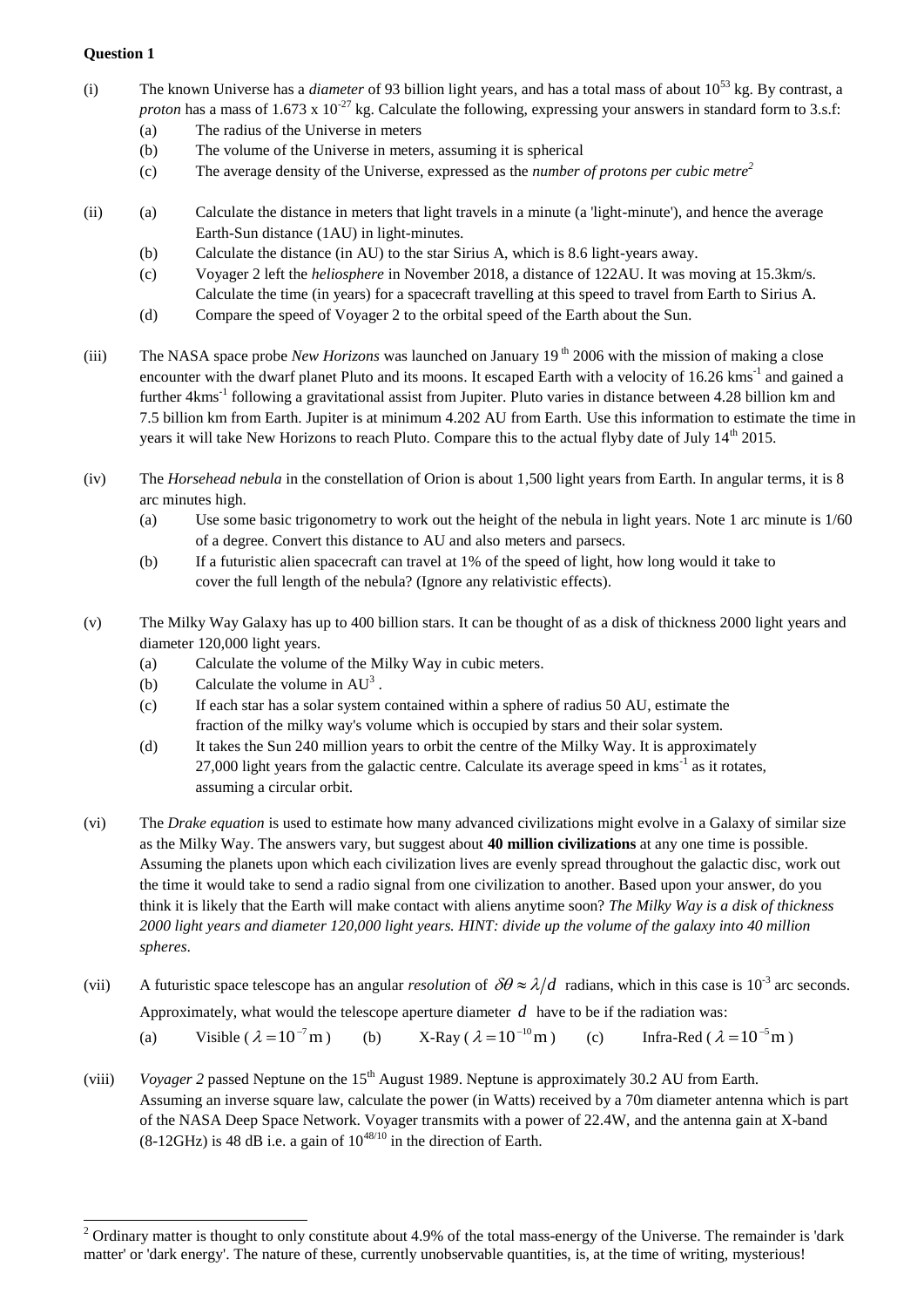- (ix) The *Andromeda* galaxy emits radiation at  $\lambda = 21.11$  cm corresponding to an energy change in Hydrogen atoms. This radiation is received on earth with a redshift of  $z = -3.668 \times 10^{-4}$  (i.e. a *blueshift*).
	- (a) Use this information to calculate how fast (in km/s) the Andromeda galaxy is approaching the Milky Way.
	- (b) The Andromeda Galaxy is about 2.5 million light years away from Earth. After how many years will it take for the Milky Way and the Andromeda galaxy to merge from the point of view of Earth? Do you think it likely there will be an Earth-bound observatory to record this event?
- (x) The Red Supergiant star *Betelgeuse*, of mass between 16.5 and 19 solar masses, is usually the tenth brightest in the night sky. The parallax angle measured from Earth is about 5.95 milli-arc-seconds, the luminosity of Betelgeuse is about  $126,000 L<sub>o</sub>$ , and the peak spectral wavelength is 805nm, following a Doppler shift adjustment of

 $+5.88 \times 10^{-2}$  nm. Use this information to calculate (a) the distance to Betelgeuse /ly, (b) the surface temperature  $(in K)$ , (c) the radius (in solar radii), (d) the recessional velocity (in km/s), (e) the average density (in kg/m<sup>3</sup>).  $\lambda_{\text{max}}$  for the Sun is 502nm.

- (xi) Calculate the age of the Universe (in years), assuming Hubble's law holds true since the Big Bang, and . .  $H_0 = 71.9 \text{km} \text{s}^{-1} / \text{Mpc}$ . Compare to the multi-method modern calculation of 13.8 billion years.
- (xii) A *Cepheid* variable star has a peak luminosity of 1,234 *L* , which varies over an eighty day period. If the star is 4,321 parsecs from Earth, calculate the expected radiative flux received in W/m<sup>2</sup> by a space telescope.

**Question 2** Construct a spreadsheet and fill in the missing columns in the table below.

| <b>Star</b>   | Luminosity/<br>$L_{\odot}$ | <b>Mass</b><br>/solar<br>masses | $v_{\rm max}$<br>/nm | <b>Parallax</b><br>(milli-arc<br>seconds) | <b>Redshift</b><br>$^{\prime}$ 10 $^5$ | Distance<br>/ly | Radius<br>/solar<br>radii | Recessional<br>velocity<br>/kms <sup>-1</sup> | Surface<br>temperature<br>/K | Average<br>density<br>/kgm | Surface<br>gravity<br>$/Nkg^{-1}$ |
|---------------|----------------------------|---------------------------------|----------------------|-------------------------------------------|----------------------------------------|-----------------|---------------------------|-----------------------------------------------|------------------------------|----------------------------|-----------------------------------|
| Sun           |                            |                                 | 502                  |                                           |                                        |                 |                           |                                               |                              |                            |                                   |
| Sirius A      | 25.4                       | 2.06                            | 292                  | 379.21                                    | $-1.83$                                |                 |                           |                                               |                              |                            |                                   |
| Canopus       | 10,700                     | 8.0                             | 394                  | 10.55                                     | 6.77                                   |                 |                           |                                               |                              |                            |                                   |
| Arcturus      | 170                        | 1.08                            | 676                  | 88.83                                     | $-1.73$                                |                 |                           |                                               |                              |                            |                                   |
| Vega          | 40.12                      | 2.14                            | 302                  | 130.23                                    | $-4.64$                                |                 |                           |                                               |                              |                            |                                   |
| Capella<br>Aa | 78.7                       | 2.57                            | 583                  | 75.02                                     | 9.99                                   |                 |                           |                                               |                              |                            |                                   |

 $R_{\odot} = 696,340 \text{km}$ ,  $M_{\odot} = 1.99 \times 10^{30} \text{kg}$ ,  $L_{\odot} = 3.846 \times 10^{26} \text{W}$ .

**Question 3** *Barnard's Star* is the fourth closest star from the Sun. When observed from Earth over the course of half a year, it is observed to change angular positions by 1.0908 arc seconds. *Barnard's Star* is currently *approaching* our solar system with a radial velocity  $v$  of 110.6 kms<sup>-1</sup>.

- (a) Show that Barnard's Star is approximately 5.98 light years away. How many AU is this?
- (b) If a spacecraft travels at 57,888 kmh<sup>-1</sup>, (i.e. Voyager probe speeds), how many years would it take to reach Barnard's Star, starting from Earth?

Changes in the energy state of Hydrogen atoms in Barnard's star cause the emission of ultra-violet photons with wavelength 121.6 nm.

- (c) Calculate the Doppler frequency shift  $\Delta f$  of this radiation using the formulae  $c = f \lambda$  and  $\Delta f = \frac{v}{f}$ *c*  $\Delta f = -f$ .
- (d) Hence calculate the *redshift* z of this radiation  $z = \frac{\lambda_{\text{observed}} \lambda_{\text{emmitted}}}{\lambda_{\text{observed}}}$ emmitted  $z = \frac{\lambda_{\text{observed}} - \lambda_{\text{em}}}{a}$  $\lambda$ .  $=\frac{\lambda_{\text{observed}}-\lambda_{\text{emmitted}}}{\lambda_{\text{c}}$ . Comment on the sign.

**Question 4** The *Crab Nebula* is a remnant from a *Supernova*. It is essentially a gas cloud which is expanding radially at about  $1,500$  kms<sup>-1</sup>. In twenty years the angle between the centre of the nebula and the outer rim has changed by 3.16 arc seconds. Use this information to calculate the distance to the Crab Nebula. Express your answer in light years.

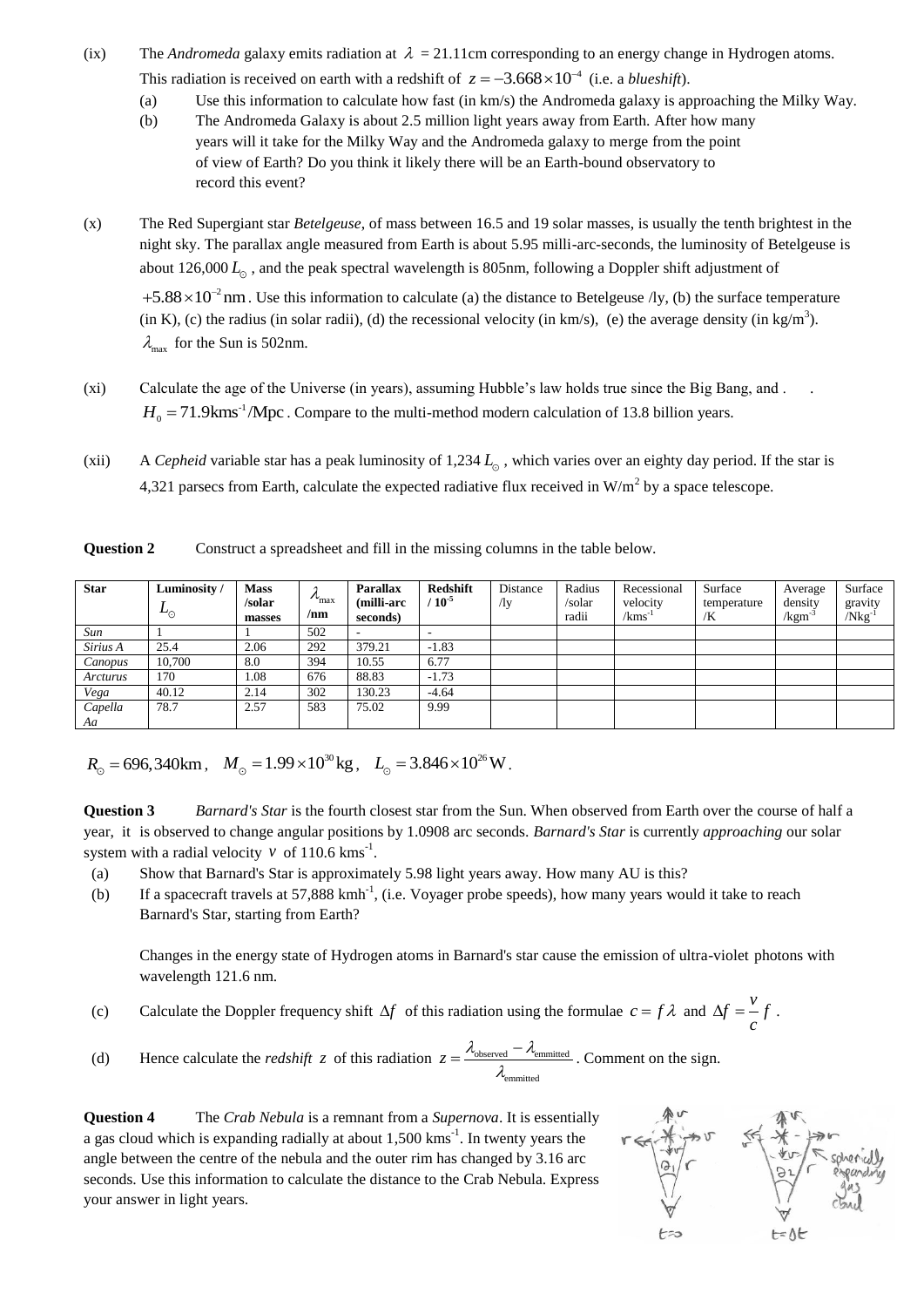**Question 5** In a Type 1a supernova, a white dwarf star accretes mass from a companion in a binary system until it reaches the *Chandrasekhar limit* of about 1.4 solar masses.  $M_{\odot} = 1.99 \times 10^{30}$  kg

- (a) Explain briefly the processes which result in the violent explosion of a white dwarf once its mass exceeds  $1.4M_{\odot}$ .
- (b) Using Einstein's mass-energy equivalence  $E = mc^2$ , calculate the energy released by a Type 1a supernova. Initially assume all of the mass of the white dwarf is released as electromagnetic waves in the explosion.
- (c) A supernova has an average luminosity of  $10^9 L_{\odot}$ . Using (b), estimate how long the supernova will remain bright in the night sky.  $L_0 = 3.846 \times 10^{26}$  W. Supernovae explosions *actually* last a matter of days or months. Speculate in what form the majority of the mass-energy of the white dwarf ends up, and determine the actual fraction of *E* released as EM waves if the supernova lasted 100 days.
- (d) Sketch  $L/L_0$  vs time (in days) for the supernova, and overlay what you might expect for a Type II supernova. Explain in bullet points the processes that results in a Type II explosion.

**Question 6** If the neutron-matter remnant of a red giant star following a Type II supernova exceeds about three solar masses, then neutron degeneracy pressure is insufficient to arrest further gravitational collapse, and a black hole will form.

The *Schwarzschild radius*  $R_s$  of a black hole of mass M is  $R_s = \frac{2GM}{a^2}$ 2  $R_{s} = \frac{2GM}{r^{2}}$ *c*  $=\frac{2GM}{r^2}$ , so criteria for a spherical mass M of radius R

to form a black hole is  $R < R_s$ .

- (a) Calculate the *Schwarzschild radius* for our Sun, in km.  $M_{\odot} = 1.99 \times 10^{30}$  kg.
- (b) TON 618 is a 'hyperluminous' quasar, with a mass of 66 *billion* solar masses. Calculate its Schwarzschild radius, in AU. Note:  $1AU = 1.496 \times 10^{11}$  m, and for comparison, the orbital radius of Saturn is about 9.6 AU.
- (c) If a black hole has uniform density  $\rho$ , show that 6  $3 \mu I^2$ 3 32 *c*  $\rho > \frac{3c}{32\pi G^3 M^2}$ . Sketch the variation of this lower limit of  $\rho$ with M. What is the minimum black hole mass (in solar masses) such that  $\rho < 1,000 \text{kgm}^3$ , i.e. the density of water?
- (d) If a neutron of mass  $m_n = 1.675 \times 10^{-27}$  kg can be modeled as having a radius of about  $r_n = 0.8 \times 10^{-15}$  m, calculate its density  $\rho_n$ . If the maximum density of a black hole is that of pure neutron matter, i.e. neutrons pushed together without any gaps or further squeezing, calculate a lower limit for the mass of a black hole (in solar masses). Compare this to the opening statement of "exceeds about three solar masses."

**Question 7** The diagram below illustrates the large-scale dynamics of a galaxy of mass *m* on the periphery of a 'Universe' of radius R and density  $\rho$ . The total energy (KE + GPE) of the galaxy is  $E = \frac{1}{2}m\dot{R}^2 - \frac{G\frac{4}{3}\pi\rho R^3}{R}$  $=\frac{1}{2}m\dot{R}^2-\frac{G\frac{4}{3}\pi\rho R^3}{R}.$ 



(a) If  $E = 0$  (what would this mean?) show that  $3H_0^2$ 8 *H*  $\rho = \frac{3H_0}{8\pi G}$  where Hubble's constant is

taken to be  $H_0 = \frac{R}{R} = 71.9 \text{km s}^{-1} / \text{Mpc}$  $=\frac{R}{R}$  = 71.9kms<sup>-1</sup>/Mpc. Evaluate this density in terms of *protons per cubic* 

*meter*, and compare to the answer to Q1 (i) (c), which is about 0.4 protons per cubic meter. Use this to speculate about the fraction of matter in the observable Universe.

(b) The *Cosmic Microwave Background Radiation* (CMBR), thought to be the radiation signature of the *Big Bang*, wavelength-stretched by the expansion and cooling of the Universe over 13.8 billion years, was analyzed by the WMAP study, which operated from space from 2001 to 2010. WMAP measured tiny (micro-kelvin) deviations of temperature from an average of 2.725K. Use Wein's Law to calculate the frequency of electromagnetic waves that correspond to this temperature. What part of the electromagnetic spectrum does this correspond to? Speculate on the characteristic dimensions of antennae used to measure properties of the CMBR.